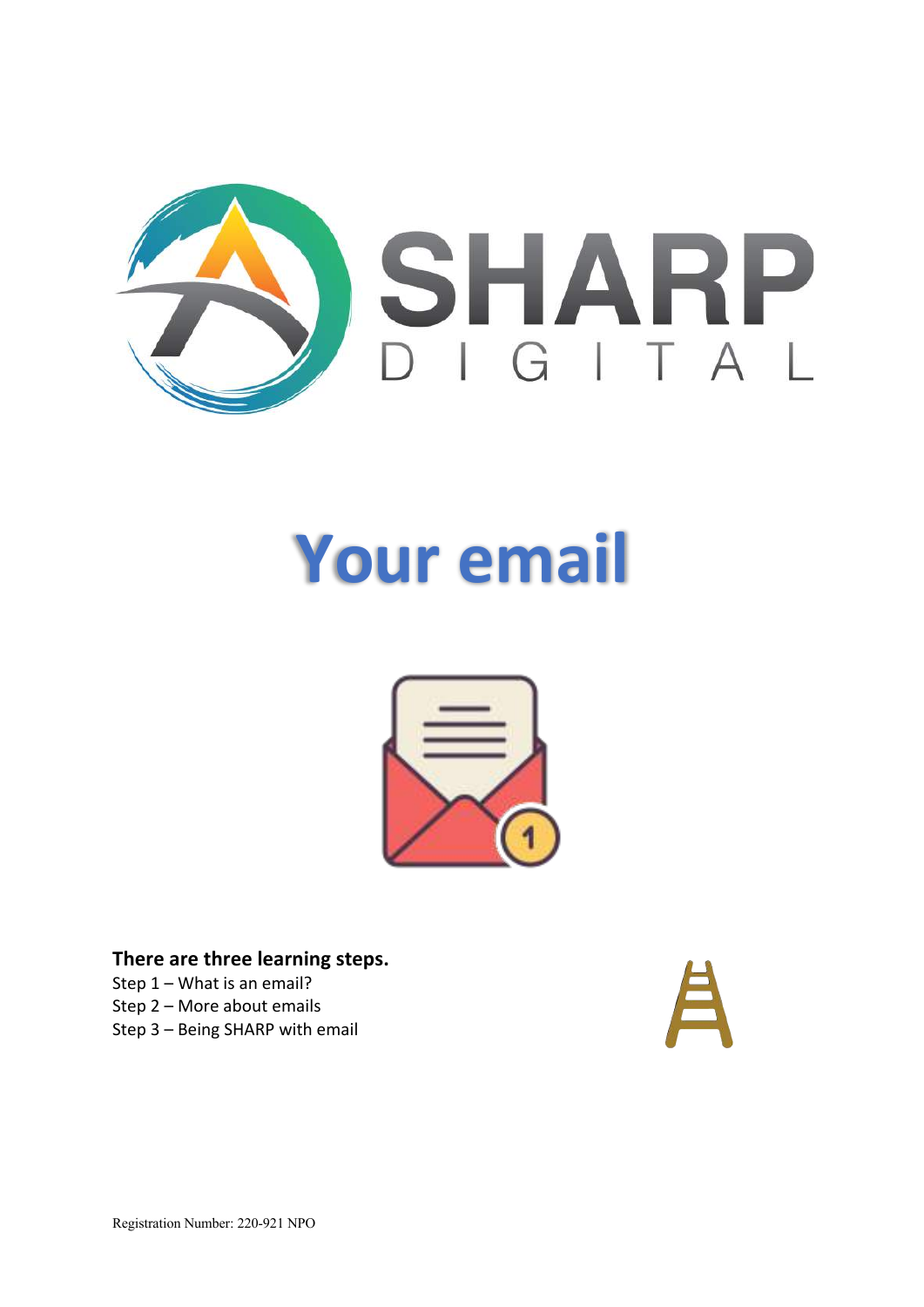

## **Step 1 – What is an email?**

## **Did you know?**

In today's world we use email to communicate with friends, family and at work.

If you don't have an email address, you are not part of today's world.

#### **What is an email?**

- **A digital letter**
- you **send** to someone via the Internet
- you **receive** from someone via the Internet

#### **And?**

- It's **content**
- You don't need paper
- You can **send** it again and again
- It's very quick. It arrives instantly.

#### **Remember!**

**A SHARP Digital user knows:** An email is a type of content. We always have to be careful with content.

**Remember** – Is it **good**, **bad** or **ugly**?



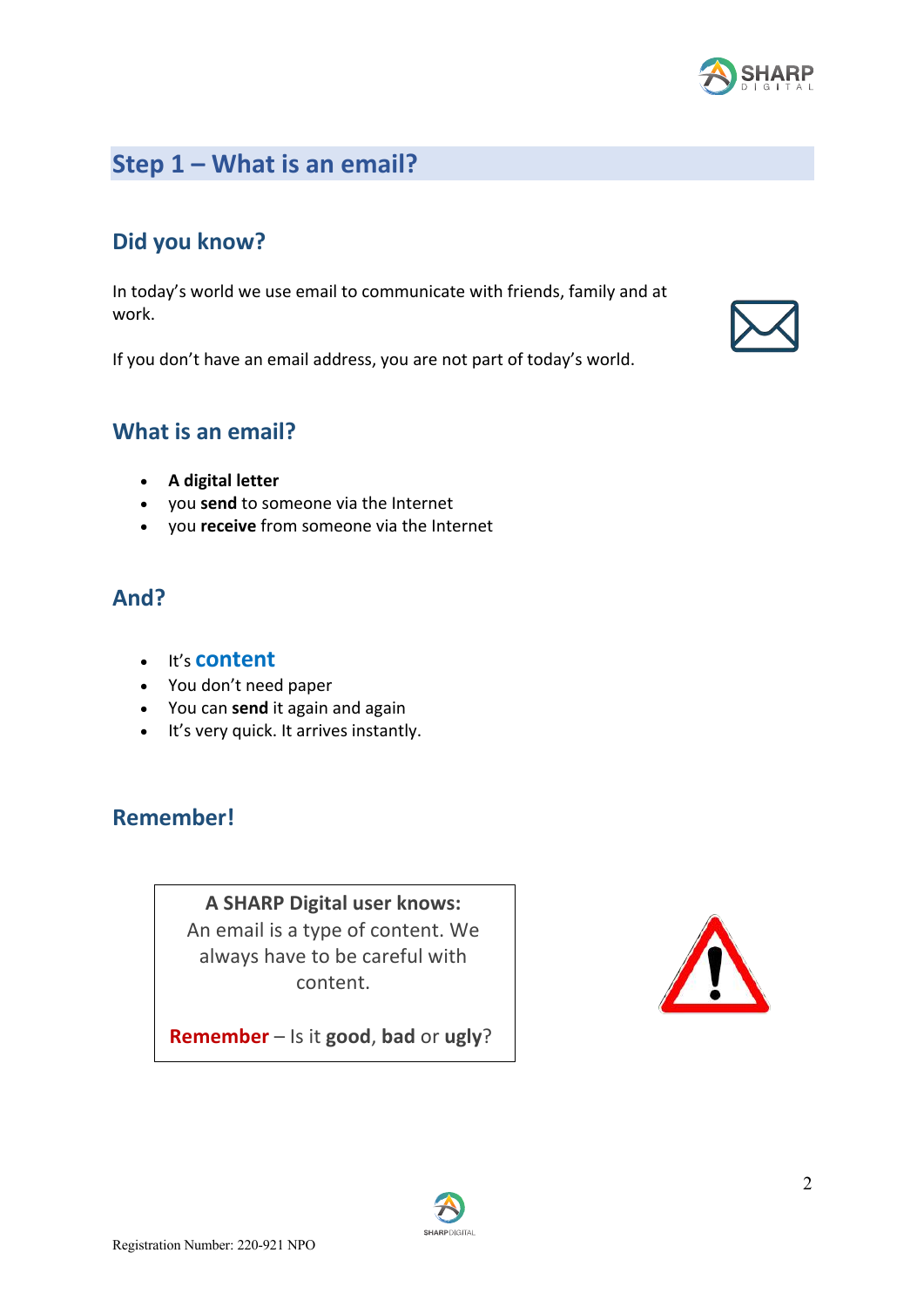

#### **What do we use it for?**

- Applying for a job.
- Agreeing to something in writing.
- Asking for information.
- Giving information.
- Sharing **content** (photos, documents etc)

#### **The two main things you need**

#### **A username**

- Your **username** is the first part of your email address.
- The second part takes you to your email provider.
- It comes before the **@** symbol.
- Your username can include numbers and full stops.
- Examples: olwethu1984@gmail.com simonc.me@gmail.com

When you apply for an email, sometimes they tell you your **username** is already taken. **Don't worry.** This happens a lot. Just add some special numbers that mean something to you – or try a different name.

#### **Your password**

Your password needs to be as **SAFE AS POSSIBLE.** It must be difficult for someone to guess. For example – **Ilovetea** is too easy. **IloVete@** is better.



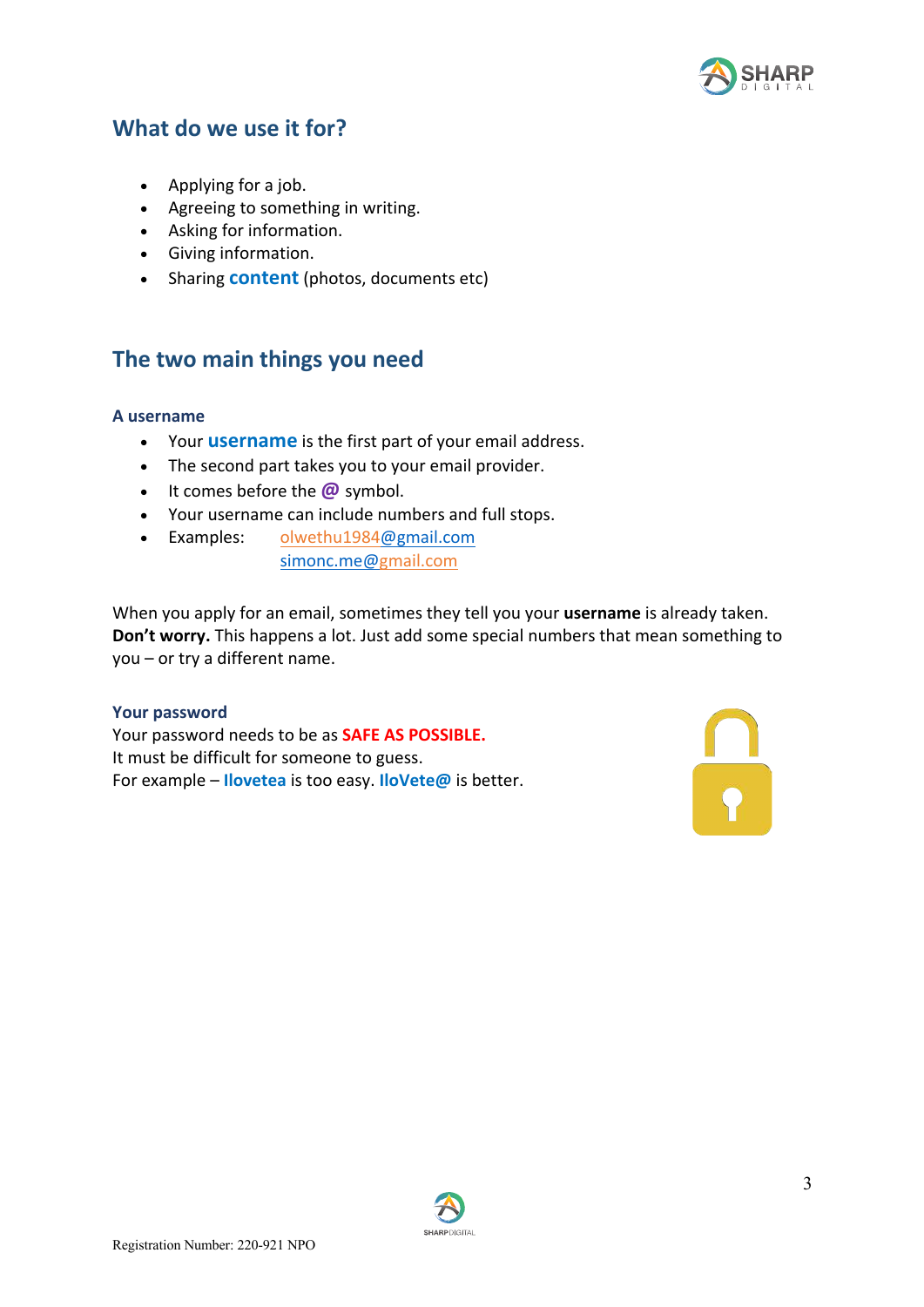

# **Step 2 – More about email**

#### **Did you know?**

Over 200 million emails are sent – every minute of every day!

| 200 million emails     |
|------------------------|
| 12,000 million emails  |
| 288,000 million emails |

**Every minute Every hour Every day** 

## **Email folders**

Our emails live in different **folders**in our email account.

#### **The main folders are:**



#### **Inbox**

- New emails are in **bold** and sit at the top of the list of emails.
- Emails you haven't read are also in **bold**.
- The older the email, the further down the list it is.
- Emails will stay here, unless you delete them.

#### **Sent**

- Every email you send will be here.
- The older the email, the further down the list it is.
- Emails will stay here, unless you delete them.





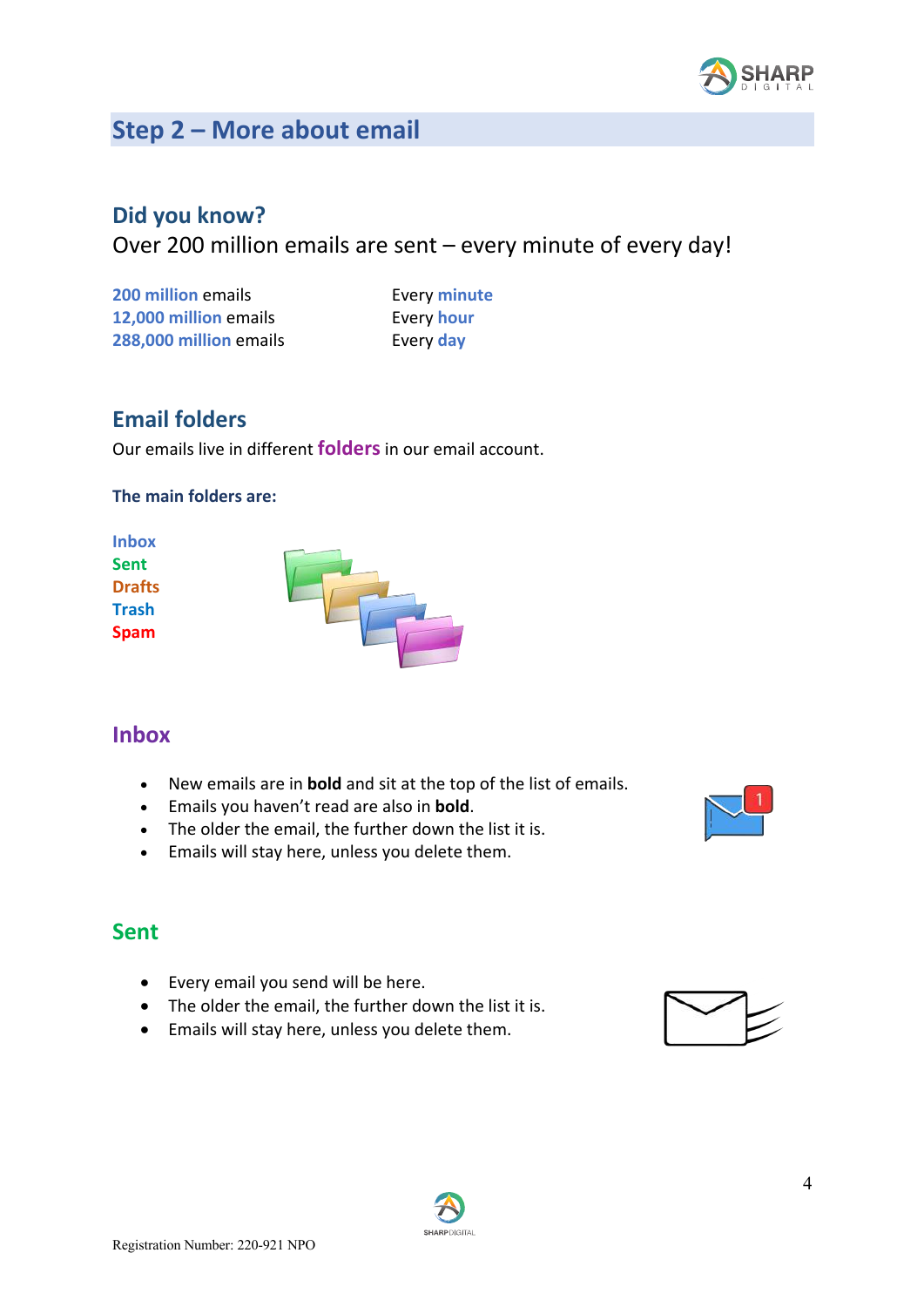#### **Drafts**

- Emails you started writing but didn't send live **here**.
- You can go back to the email later and finish it.

#### **Trash**

- The last email you deleted sits at the top of the list.
- The older the email, the further down the list it will be.
- Emails will stay here unless you delete them.
- If you delete an email in **Trash** it will be gone **forever** (**permanently**)**.**

#### **Spam**

#### **WATCH OUT! There are a LOT of dangerous emails out there. Did you know? Over 80% of all emails are Spam!**

- Your email provider tries to protect you from them by automatically sending these emails to your **Spam** folder. HOWEVER – Spam can also get into your Inbox. Be careful!
- Emails will automatically **permanently** delete these after 30 days
- However, sometimes a safe email will be sent to your Spam folder.

A **SHARP** digital user checks their **Spam** folder. Sometimes a safe email is sent there by mistake.

**A SHARP Digital user knows:** checks their **Spam** folder.

Sometimes a safe email is sent there by mistake.

Just be **careful** because dangerous emails can look like safe ones!





**DRAF** 

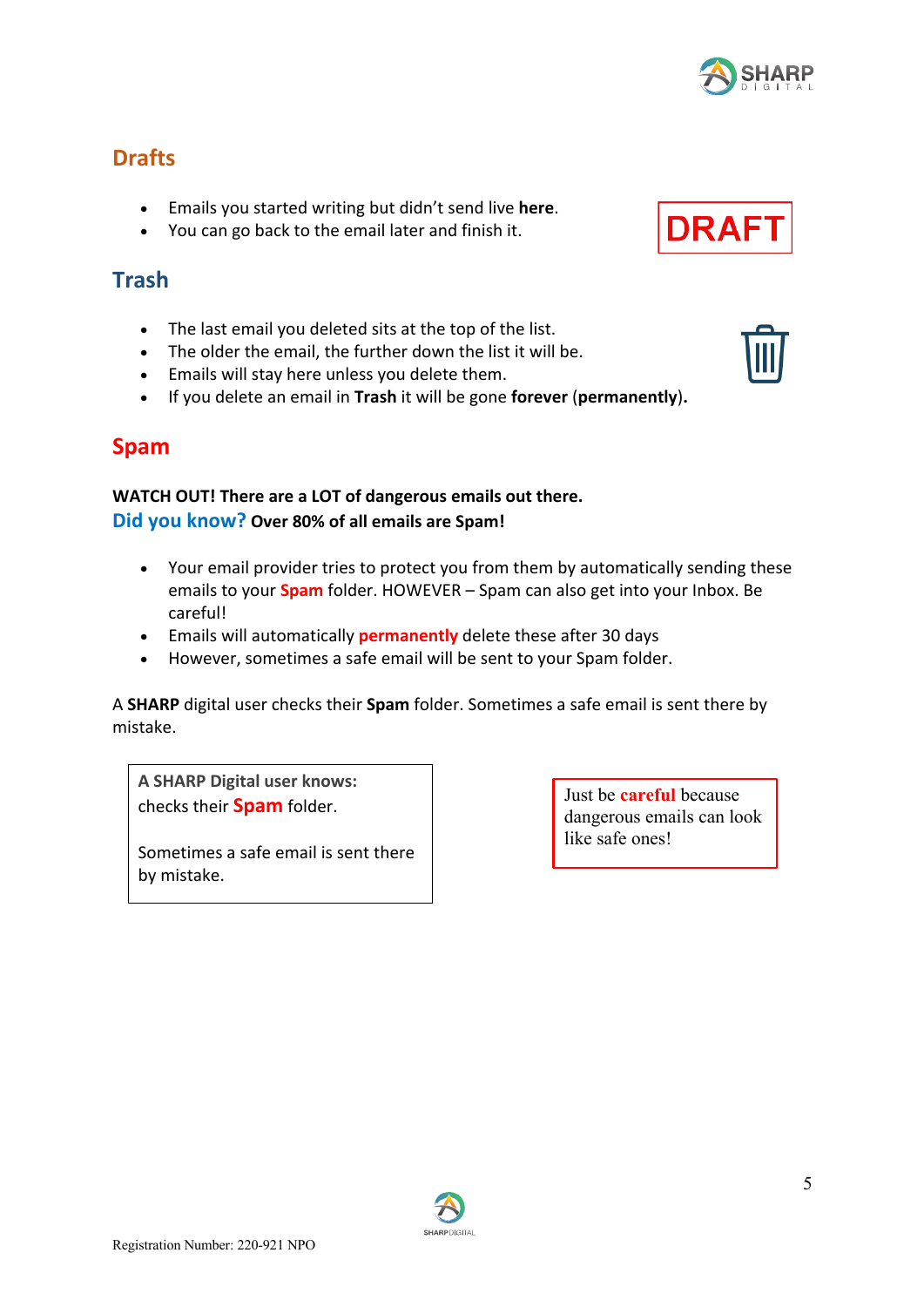

# **Step 3 – Being SHARP with emails!**

#### **Did you know?**

You can send the same email to as many people as you like?

- But it's good to be SHARP about this.
- Not everyone wants their email address to be shared with people they do not know.



#### **All emails have:**

- 1. A place to put the email address (or addresses) you are **sending** it to
- 2. A place to put the email address (or addresses) you want to **copy** it to
- 3. A place to put the email address (or addresses) you want to **blind copy**
- 4. A **subject line**
- 5. A place to type the **message**.

#### **The address lines**

- **To** Where you put the email address
- **CC** Where you put the email address of who you think should see it too.
- **Bcc** Where you put the email address of someone you would like to SECRETLY see the email.

#### **The subject line**

- This is the title of the email.
- It tells the reader what the message is about.
- It does not have to have many words.

A **SHARP digital** user always writes a subject line. Why?

Some people receive lots of emails and do not have a lot of time.

**Make it easy for them.**



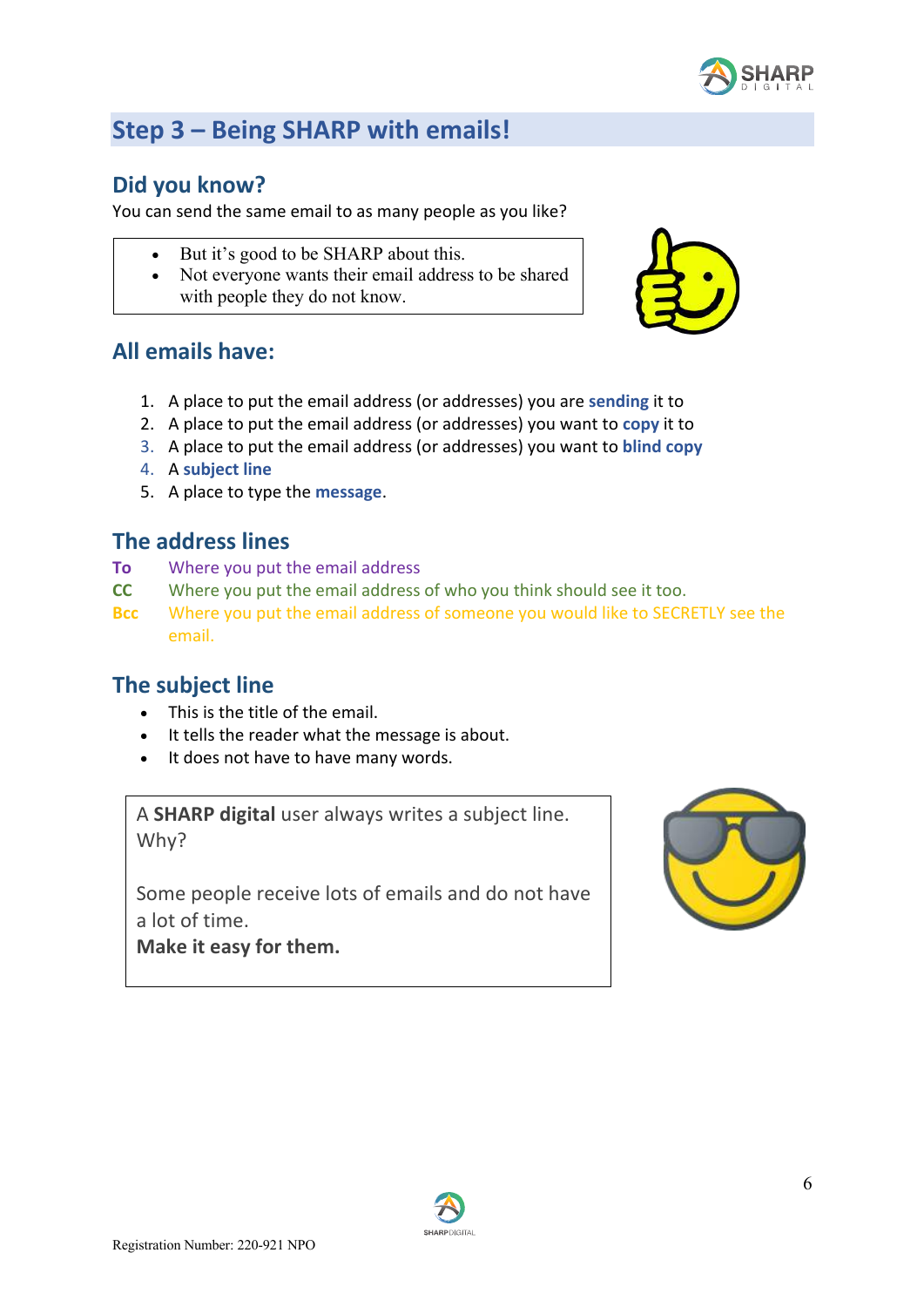

#### **Your message**

Type what you want to say here. This is the main **content.**

|                                              | Helvetica 0 36 0 ■ X B / B 3 B 3 3 ± 9 → V |  |  |  |  |  |  |                 |  |    |
|----------------------------------------------|--------------------------------------------|--|--|--|--|--|--|-----------------|--|----|
| $\mathsf{T0}$                                |                                            |  |  |  |  |  |  |                 |  |    |
| Cc:                                          |                                            |  |  |  |  |  |  |                 |  |    |
| Bec                                          |                                            |  |  |  |  |  |  |                 |  |    |
| Subject:                                     |                                            |  |  |  |  |  |  |                 |  | 18 |
| From: Cath Croxton - cath@sharpdigital.co.28 |                                            |  |  |  |  |  |  | Signature: None |  | ÷  |

Your message goes here

## **But you can also do more with emails**

You can: **Reply** to the person who sent the email. **Reply to all** the people who were sent the email. **Forward** the email to someone else.



And you can also attach other content including photos, videos and digital documents etc.